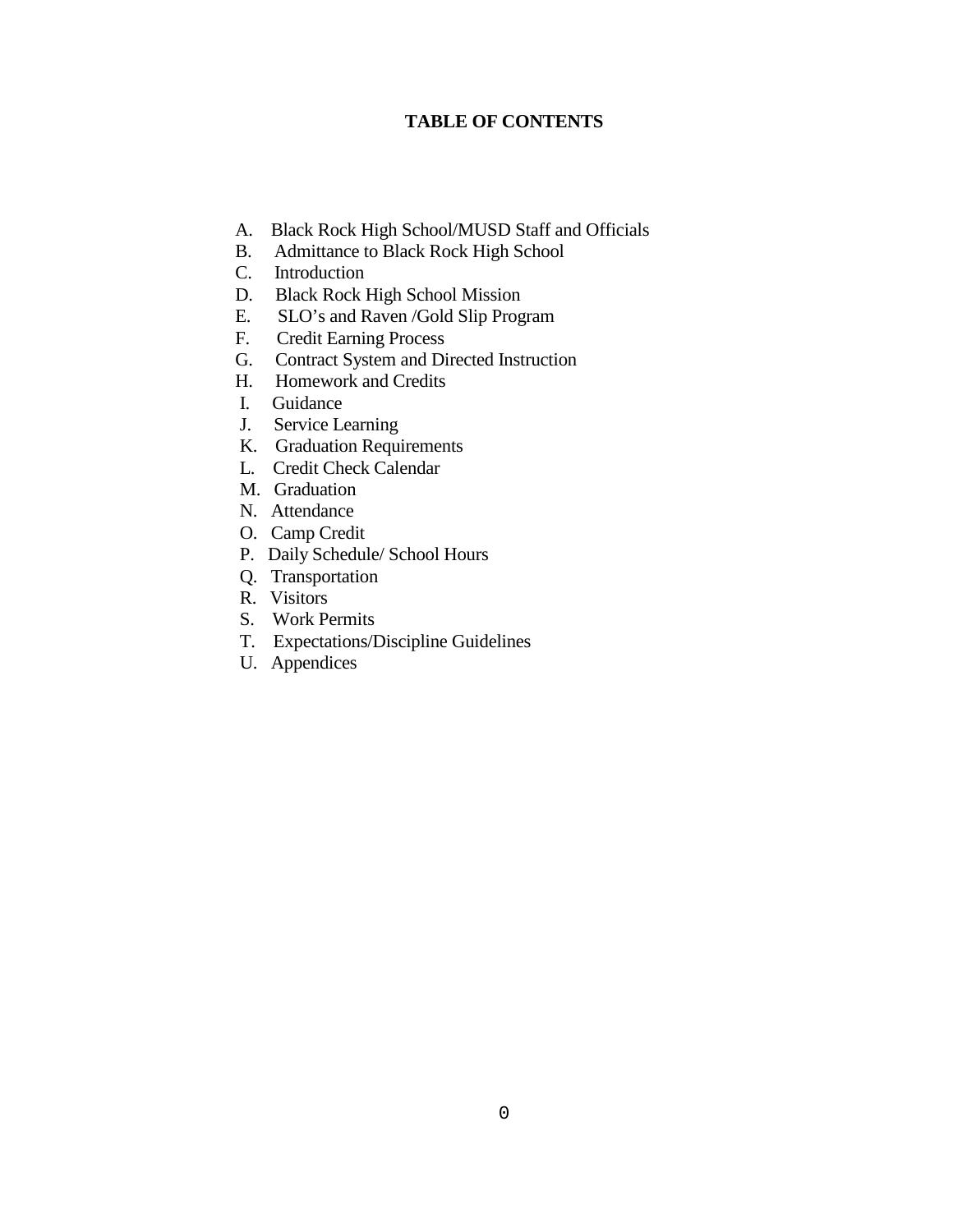#### **A. BLACK ROCK HIGH SCHOOL CERTIFICATED STAFF**

Mrs. Jennifer Sands, Principal

Mrs. Lisa Lee-Briggs, Counselor

Ms. Julie Alexander- Resource Specialist Teacher

Mr. Eric Beck - Social Studies, Woodshop

Mr. James Dean, Science, Health, APEX

Mrs. Jolie Kelley, English,

Mrs. Janet Larson, Mathematics

Mrs. Jamie Scharns- English, Home Economics

## **BLACK ROCK HIGH SCHOOL CLASSIFIED STAFF**

 Mrs. April Taylor, Administrative Assistant Mrs. Nancy Acosta, Registrar Mr. Kyle Chapman, Campus Supervisor Mr. Paul Desilets, Campus Supervisor TBA, English Instructional Assistant Mr. Wyatt Billington Math Instructional Assistant

## **MUSD BOARD OF EDUCATION AND DISTRICT ADMINISTRATION**

Hillary Slotta, President Kerri Condley, Board Clerk John Cole, Board Member Karalee Hargrove, Board Member Chris Proudfoot, Board Member Tom Baumgarten, Superintendent Mrs. Amy Woods, Assistant Superintendent, Instructional Services Sharon Flores, Assistant Superintendent, Business Services Michael Ghelber, Assistant Superintendent, Human Resources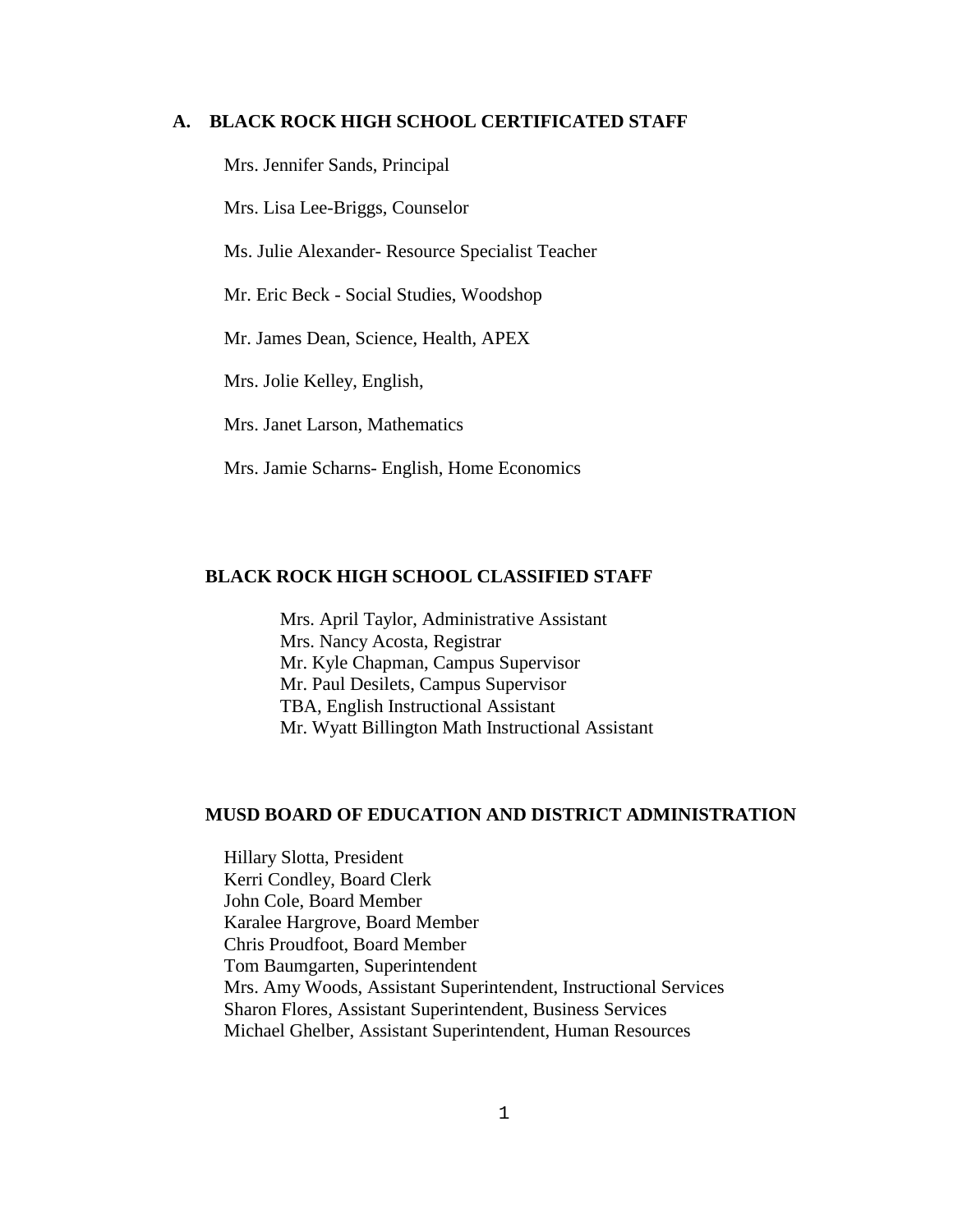#### **B. ADMITTANCE TO BLACK ROCK HIGH SCHOOL**

 A student is admitted to Black Rock High School after a pre-enrollment conference is held with the student and parent/guardian. During this conference, a staff member will explain the school program, rules, and procedures. Student records will be reviewed and a path of study will be developed that, **if followed**, will result earning a high school diploma.

#### **C. INTRODUCTION**

Black Rock High School is a fully accredited high school affiliated with the Western Association of Schools and Colleges. The school was established by MUSD to offer a flexible, alternative program of study that leads to a high school diploma. Black Rock High School offers this diploma through a rigorous, California standards-based, course of study. The program offers smaller class sizes and individualized instruction. **It is a program that requires student/parent/staff commitment and cooperation.**

Black Rock High School is a Title I school. We receive federal funding to improve student achievement. The Single Plan for Student Achievement specifies the goals we strive to meet with the use of these federal funds (see the goals listed in the appendix of this handbook).

This handbook was developed to prepare students for enrollment into Black Rock High School. **It is each student's responsibility to be aware of and follow the rules and procedures in this handbook.** After the pre-enrollment conference review of this handbook with the staff, appropriate behavior will be the responsibility of the student. **There will be no excuse accepted for anything less than good behavior, a cooperative attitude, good attendance, and consistent effort. Students are here for one purpose - - an education resulting in a high school diploma.**

The knowledge you gain and the skills you develop while earning your high school diploma will be needed for competing successfully in the career/job market. The school is looked upon as a work place, requiring a positive attitude and productioncentered behavior. The attitudes, habits, workplace competencies, and foundation skills you develop while at Black Rock High School will determine, to a large degree, the quality of life you will enjoy in later years. Make the most of these educational opportunities -- begin now to plan for your future.

#### **D. BLACK ROCK HIGH SCHOOL MISSION**

Black Rock High School is an alternative educational community committed to preparing all students to be **self-directed learners, critical thinkers, productive citizens, and lifelong learners** in order to prepare students for the world of work, continuing education, and social and personal responsibility. Our mission is to meet the individual needs of students, empowering them to meet or exceed established standards, using a variety of educational techniques and technologies.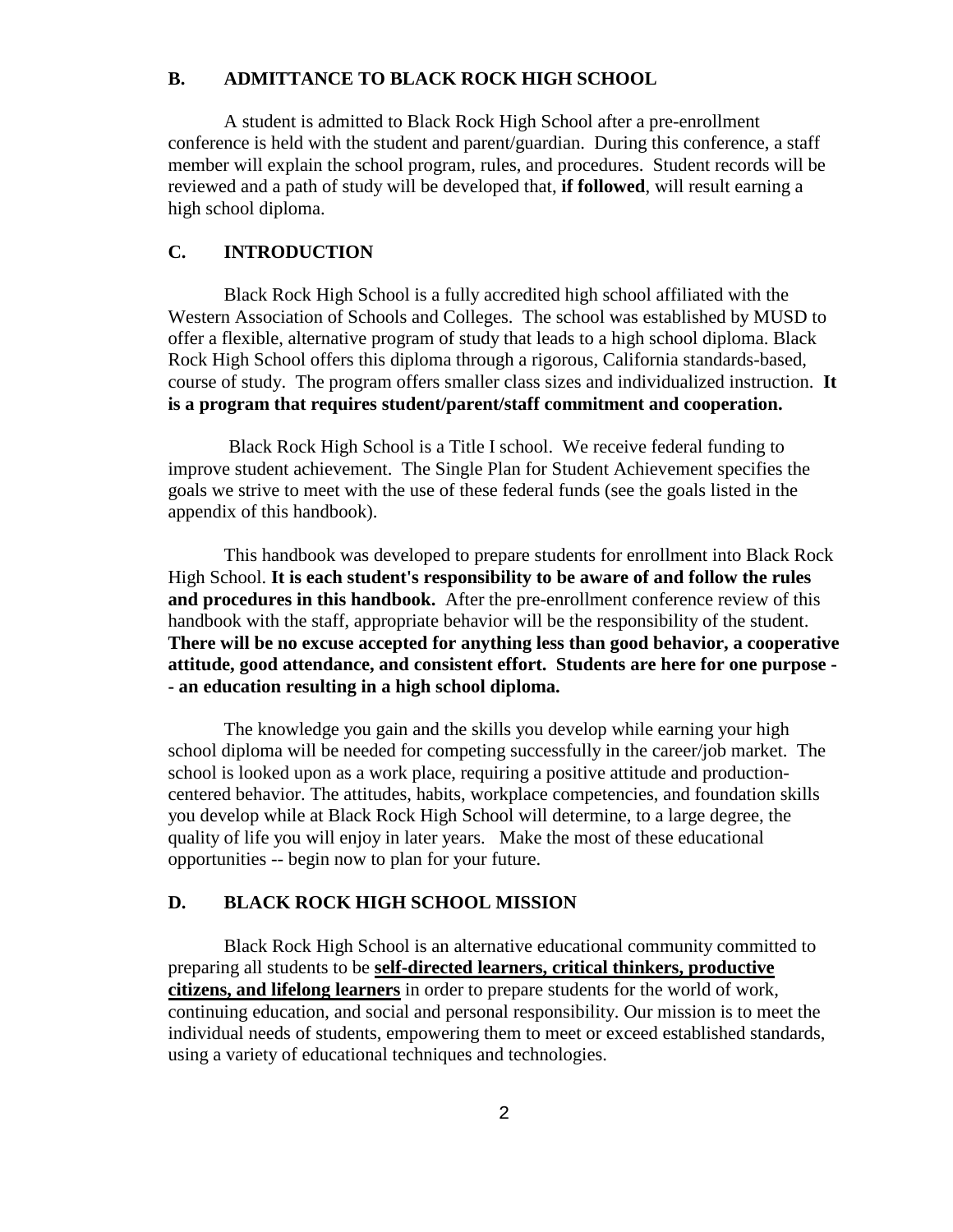E. School-wide Positive Behavior Interventions and Supports (SWPBIS) **SLO's (Student Learning Outcomes) and RAVEN Gold Slip Program**

The Black Rock High School staff believes in positive reinforcement as the primary approach to student behavior. To this end, we have instituted the "Gold Slip" recognition plan. When a student exhibits behavior that is an example of one of the SLO's, or RAVEN behaviors he/she is recognized with a gold slip and becomes eligible for a prize through a weekly drawing.

Sample SLO'S Gold Slip:

The goals (SLO's) of Blackrock High School are to produce:

- \_\_\_\_ 1. **self-directed learners** who demonstrate competence in
	- reading, writing, listening, and speaking.
		- mathematics.
	- the use of computers.
- \_\_\_\_\_2. **critical thinkers** who are analytical, reflective, and creative.
- \_\_\_\_\_3. **productive citizens** accept responsibility for themselves
	- and accept their roles in family, school and community.
- \_\_\_\_\_4. **lifelong learners** who set, pursue, and accomplish realistic personal, educational, and career goals.

the behavior indicated above and is hereby being acknowledged. Details:



|  | . |
|--|---|
|--|---|

Sample RAVEN Gold Slip:

The goals (RAVEN) of Blackrock High School are to produce

# **Black Rock High School**

| Name:        |        |
|--------------|--------|
|              |        |
| Ravens are:  |        |
| Respectful   |        |
| Attending    |        |
| Versatile    |        |
| Empathetic   |        |
| <b>Noble</b> |        |
|              |        |
| signed:      | dated: |

**F. CREDIT EARNING PROCESS**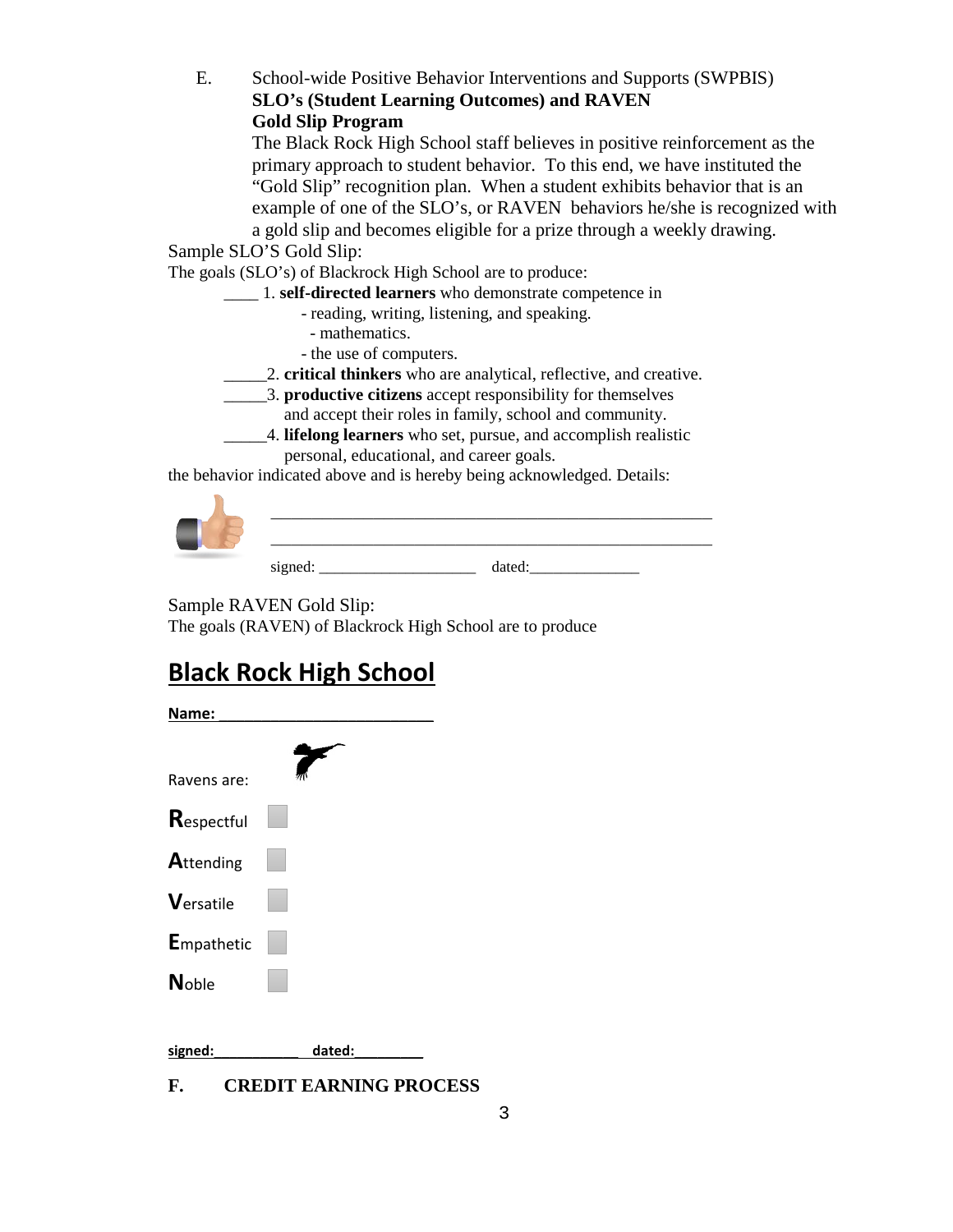Credits are earned on the basis of completed work and must be at least at a "C" level. Fifteen (15) **productive** hours of instructional work is the recommended standard in earning one high school credit. **The instructional work must be completed by the individual student who is earning the credit for graduation. Copying work/plagiarism from another student or author directly or from the internet is not acceptable, and credit will be forfeited.** The following chart shows the relationship between productive instruction hours and credits earned:

 $\frac{1}{2}$  credit . . . 7.5 hours of productive, instructional work

1 credit . . . 15 hours of productive, instructional work

2 credits. .. 30 hours of productive, instructional work

3 credits. . . 45 hours of productive, instructional work

4 credits. . . 60 hours of productive, instructional work

5 credits. . . 75 hours of productive, instructional work

Actual time to complete each contract will vary, influenced by **ability, prior learning, and motivation.**

## **G. THE CONTRACT SYSTEM AND DIRECTED INSTRUCTION**

The heart of the program at Black Rock High School is the **contract system**. It is an agreement between student and teacher that outlines the instructional work required for a specified amount of credit. Contract work is detailed in the plan folder for parent and student review. Contract work is based on assignments, which meet the content and performance standards and the graduation requirements set by the M.U.S.D. Board of Education. **The purpose of this system is to place the responsibility for an education clearly with the student**.

In addition to the contract system, students will earn credit through a system referred to as **Directed Instruction (DI).** Through this system, teachers teach lessons based upon the content standards just as they would at a traditional high school. There are **two major differences between these lessons and lessons taught at the traditional high school**: **First**, students are paid for their time. Students who actively participate in directed lessons will receive .1 credit for every lesson they do. They will receive this credit at the end of the credit check (every six weeks). Each teacher teaches approximately 12 lessons during the course of the credit checks, so students who participate will earn approximately 1.2 credits every credit check through directed instruction. This credit is "paid" to the student at the end of the credit check. **Secondly,** there is no homework or make up work from directed instruction. Whenever a parent/guardian sees the word "Directed", he/she should know that the student is not required to do anything additional to the assignments given in class. **Directed instruction is a required component of our diploma in order to be accredited by WASC.** 

#### **H. HOMEWORK AND CREDITS**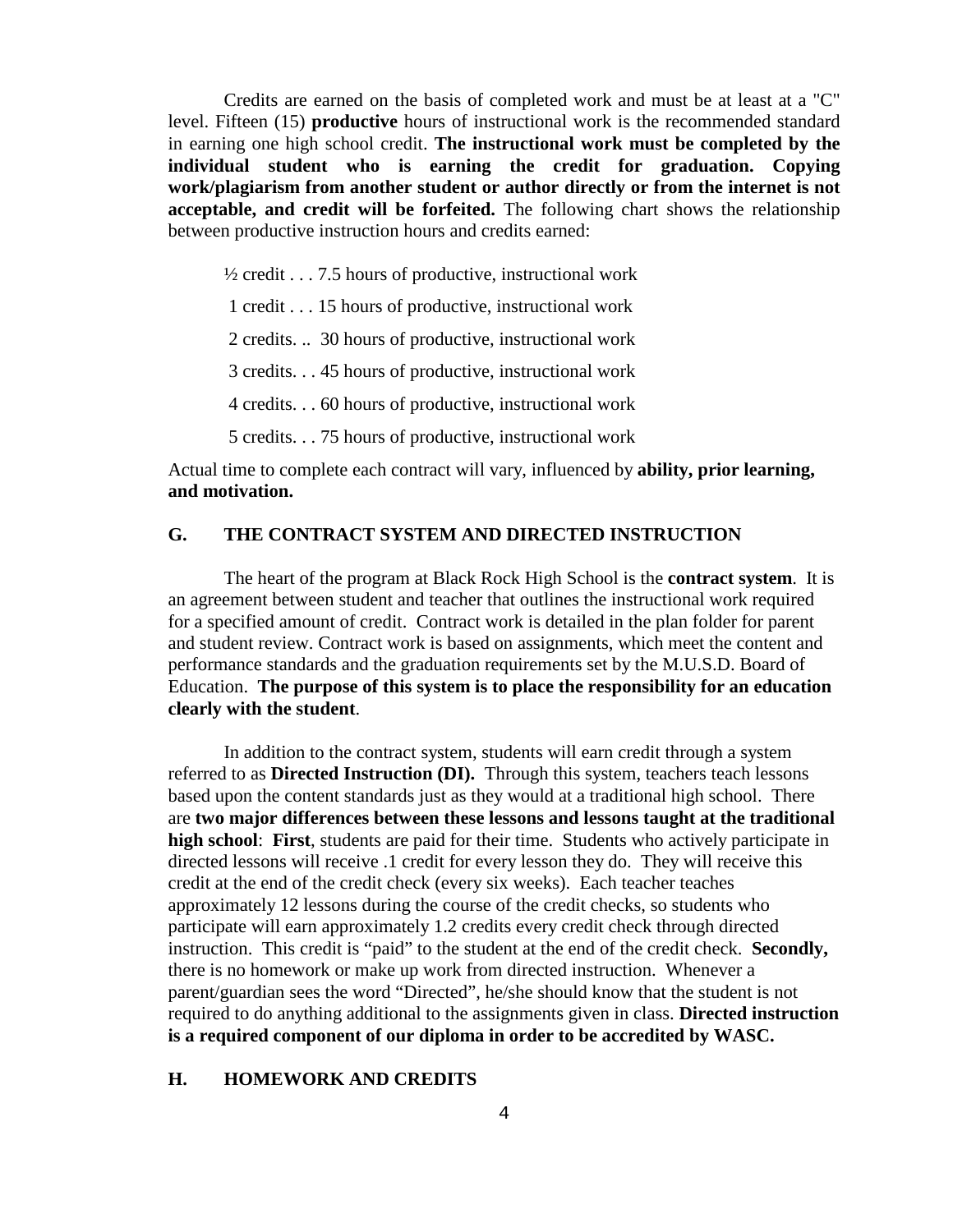It is the responsibility of each student at Black Rock to do **at least 2 hours of homework** each night, including weekends, as stated in the MUSD School Board Policy. At Black Rock High School, **students always have homework. Until students can show their parents their diploma, they have homework. This homework is listed in the students' plan folders, so parents can see what they must complete.** Failure to do homework will result in failure to earn credits toward graduation. **Motivation is the most important factor for success.**

## **I. GUIDANCE SERVICES**

 All students will be required to earn 10 credits in Guidance. This subject will cover a variety of topics designed to help students focus on future options as well as develop a plan for successfully completing graduation requirements.

All students at Black Rock High School are required to keep and maintain a Plan Folder as part of our homeroom advisory program. This Plan Folder provides a roadmap for a student's specific Learning Plan. Each student will set, monitor, and adjust academic goals each grading period and will earn Occupational Skills or Guidance credit when the plan is approved by the homeroom advisor.

 **All students, as part of the Guidance class, are required to complete a Senior Portfolio. This portfolio includes a resume, job application, mock job interview, and other items that will aid students in seeking employment in their adult lives.** 

 **Also, as part of the Guidance class requirement, students will be required to complete a Consumer Math unit.**

**Both are requirements for graduation, regardless of credit needs.**

## **J. SERVICE LEARNING**

Black Rock students are required to earn five credits by donating seventy-five hours to a public, non-profit agency or others in the community (not family). They may do this all at one location; however, they are encouraged to broaden their experiences by volunteering for a variety of activities. The specific activity must be approved prior to starting the service. Students are only allowed to complete 15 hours or 1.0 credits of service with an individual every six weeks. They may complete as many as they would like with an organization.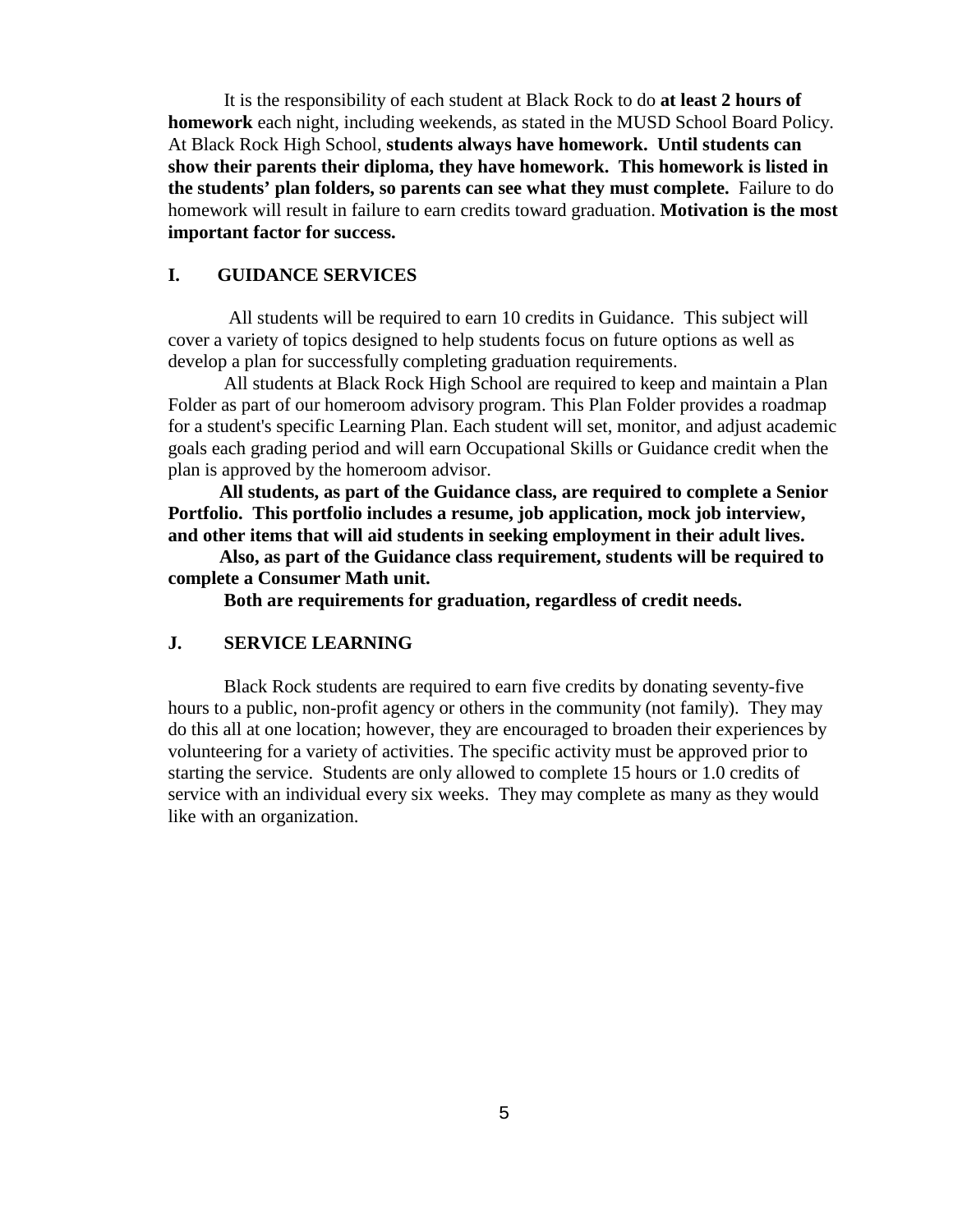## **K. GRADUATION REQUIREMENTS**

A high school diploma is granted to a student who satisfactorily completes the required number of credits. The required number of credits is 220, with the number of credits required in various areas as follows:

| Electives/Occupational |  |
|------------------------|--|
|                        |  |
|                        |  |
|                        |  |

**Grade Level Assignments:**

 $9^{th}$  grade:  $0 - 54$ **10th grade: 55-109 11th grade: 110-164 12th grade: 165-220**

All students who plan on graduating during the 2020-2021 school year will be strongly encouraged to complete the FAFSA in February in order to receive financial aid in the upcoming year. Staff members will assist students in completing the process. In order to do this, students will need to have their social security number and their parents' tax information. Information will be kept confidential, and the program is encrypted in order to maintain personal data safety.

\***Comprehensive Sexual Health Education and HIV Prevention Education:** The state of California has recently added a new graduation requirement that requires all students to participate in a comprehensive sex education program (EC 51933). This course will be taught in the students' science and health classes by the teacher of those courses. A copy of the curriculum is available in the school office if a parent/guardian wishes to peruse the curriculum and assignments. Parents may choose to opt their child out of this program and may do so by declining participation on the permission slip. If parents or guardians have any questions, they are to call the school at (760)369-6310.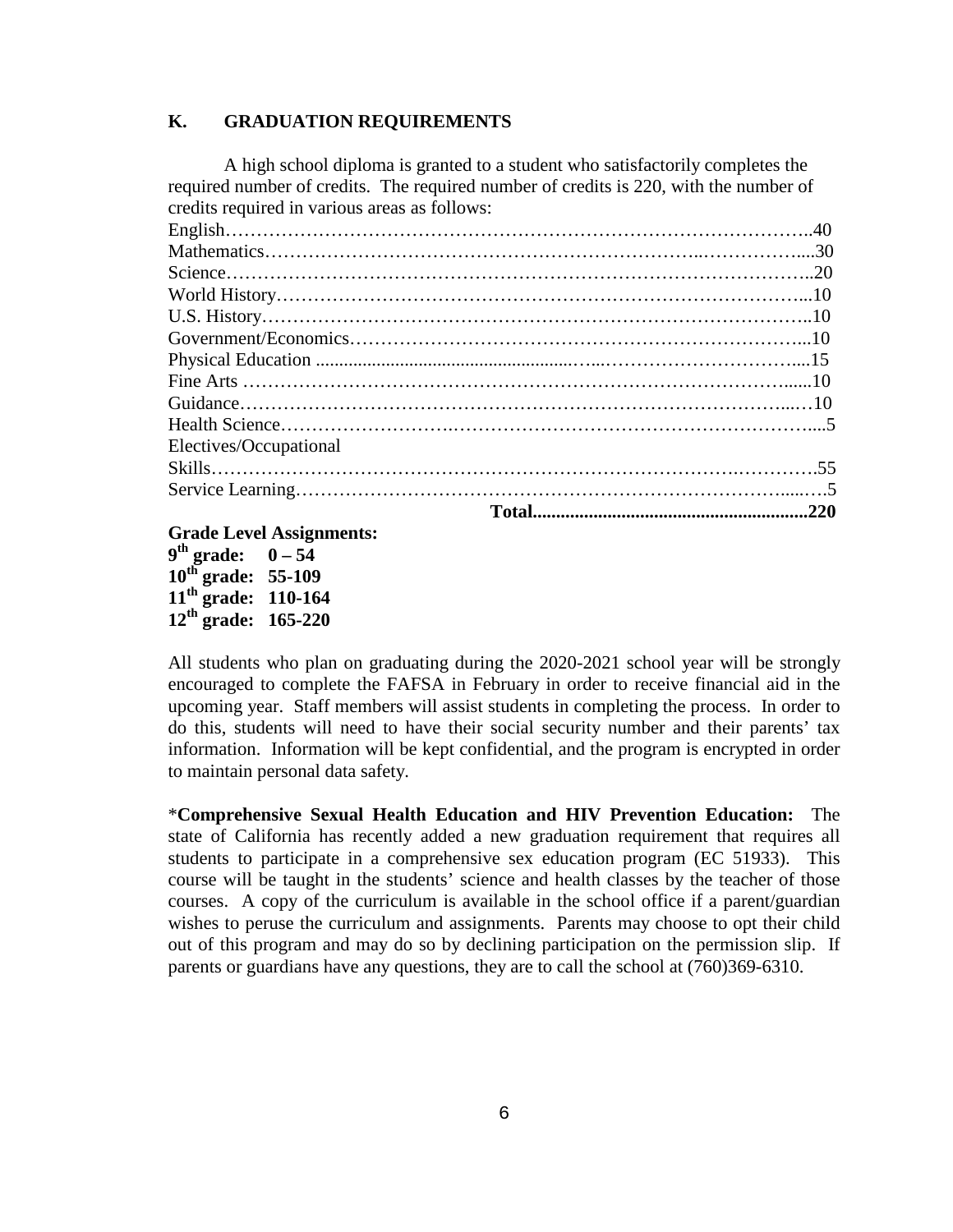#### **L. REPORT CARDS / CREDIT CHECKS**

The report card is an important monitor of student progress and vehicle for parent communication. Report Cards/Progress Reports will be issued to students six times a year (See appendix for example of report card). **Students should earn a minimum of ten credits or more each grading period, depending on their individual credit goal.**

| Reporting periods:<br><b>Begin</b> | End         | <b>Report to Parent</b> | # of days |
|------------------------------------|-------------|-------------------------|-----------|
| 1. August 24                       | October 2   | October 9               | (29)      |
| 2. October 5                       | November 13 | November 20             | (28)      |
| 3. November 16 January 15          |             | January 22              | (30)      |
| 4. January 18                      | March 5     | March 12                | (32)      |
| 5. March 8                         | April 23    | April 30                | (29)      |
| 6. April 26                        | June 9      | Mailed                  | (32)      |

Report cards will be issued to students according to the above schedule. **It is the student's responsibility to deliver the report card to the parent/guardian.** If you do not see a report card on the above dates, call the school at 760-369-6310. For clarification of information on the report card, contact your child's homeroom teacher.

 A parent conference day will be held in the fall on November 4, 2020 and April 7, 2021. Both student and parent should attend if a conference is requested.

Graduation will be on June 7, 2021. All seniors must be cleared by June 2, 2021 to participate in the graduation ceremony.

 At the end of each credit check, students are recognized for achieving Super Honor Roll  $(16 + \text{credits})$  and Honor Roll  $(13 - 15.9 \text{ credits})$  status. These students receive gifts and certificates at an all school awards assembly.

#### **M. GRADUATION**

Graduation for the 2020-2021 school year will be at held at Copper Mountain College Bell Center on June 7, 2021 at 7:00 p.m**.**

**Seniors,** in order to participate in the graduation ceremony (walk on stage) all of your work must be into the teachers by 12:20 p.m. on Wednesday, June 2, 2021. You must be completely cleared out by Friday, June 4, 2021. **Underclassmen** must also complete work for credit by Friday, June 4, 2021 for credit to be included on the last report card issued on Wednesday, June 9, 2021. Work completed after June 4, 2021 will be credited on the September 2021 grade/credit report.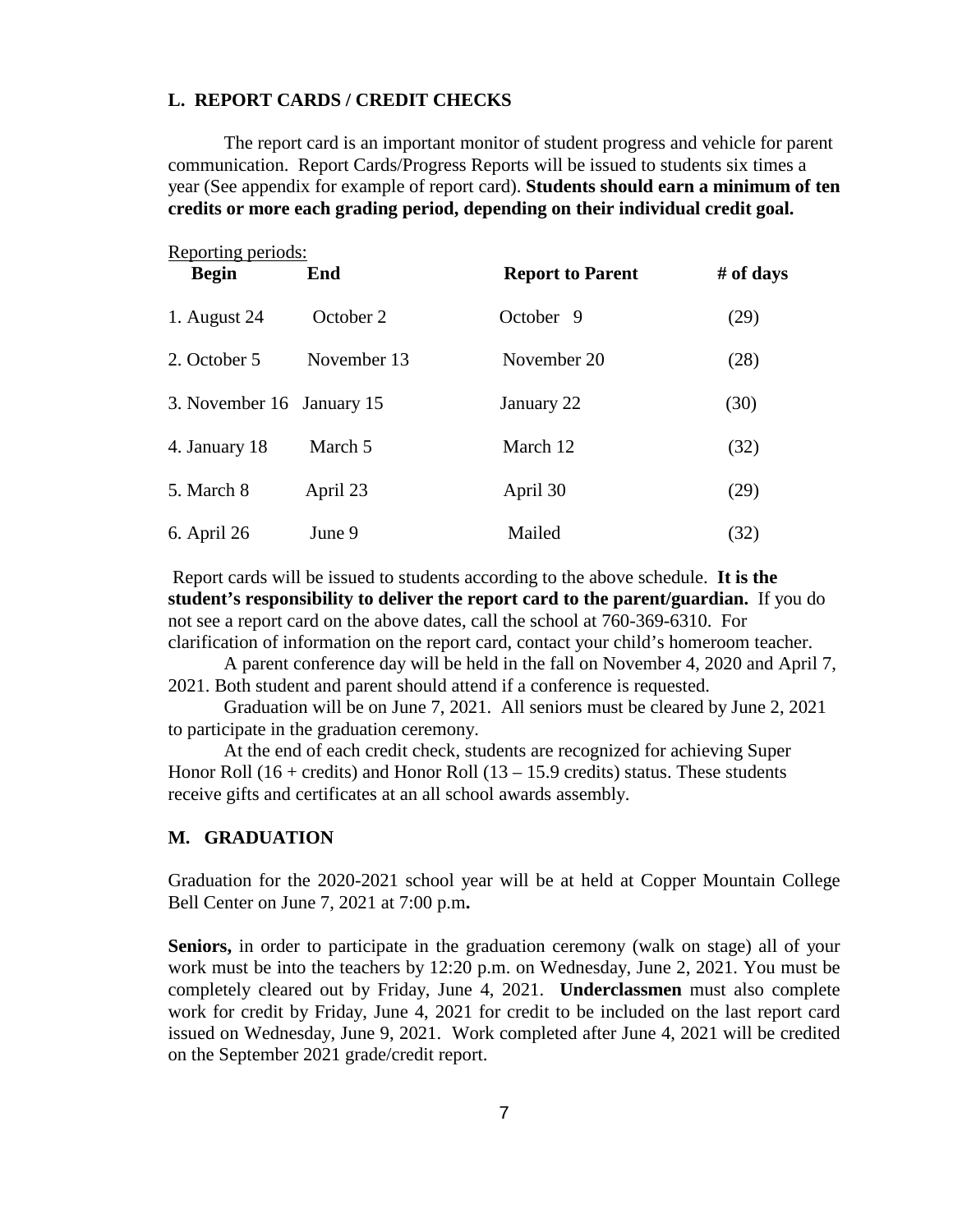## **N. ATTENDANCE**

**State law and MUSD Board policy require that students enrolled in school attend every day without exception**. All students are required to sign an attendance contract prior to admittance. Students with chronic attendance problems will be referred to the School Attendance Review Board (SARB) and could possibly be sent back to their home school.

State law (SB 727) does not reimburse Black Rock instructional program for any type of school absence including illness. A clear understanding of a commitment to attendance must be established before a student begins classes at Black Rock. **It is the responsibility of parents to see to it that students are in school on time, every day, in order to take advantage of the instruction offered in the classroom by M.U.S.D. staff and maximize state reimbursement for the school.**

Black Rock High School maintains a small enrollment to maximize instructional assistance for each individual student. The law requires that if a student does not use his/her enrollment position at Black Rock High School, he/she will be declared a truant, dropped from the rolls, referred to the school attendance review board, and/or be cited under provisions of the juvenile court program of San Bernardino County. Any student who is absent from school without a valid excuse three full days in one school year or tardy or absent for more than any 30-minute period during the school day without a valid excuse on three occasions in one school year, or any combination thereof, is a truant (per Ed. Code 48260).

Regular school attendance is essential for academic success. Although we would like students to be at school every day, we know that there are valid reasons for absences. If a student cannot attend school, **the parent must notify Black Rock High School either by phone on the day of the student's absence or with a signed note upon returning to school**. An extended illness must be verified by a physician's statement. State auditors will require this documentation and must be provided to Black Rock by the parent/guardian of the student. **Short term independent study is available for students who must be absent for three or more days for an illness, family emergency, or military deployment. If you know your child will be out more than three days, please call PRIOR to the absence, so we may arrange for short term independent studies, so your child is not penalized for the absences.**

## **O. CAMP CREDIT (Credit Attendance Motivation Program)**

Students who earn between 13 and 15.9 credits and have 90% attendance during a credit check will receive .5 CAMP credits. Students who earn 16 or more credits and have 90% attendance will earn 1.0 CAMP credit.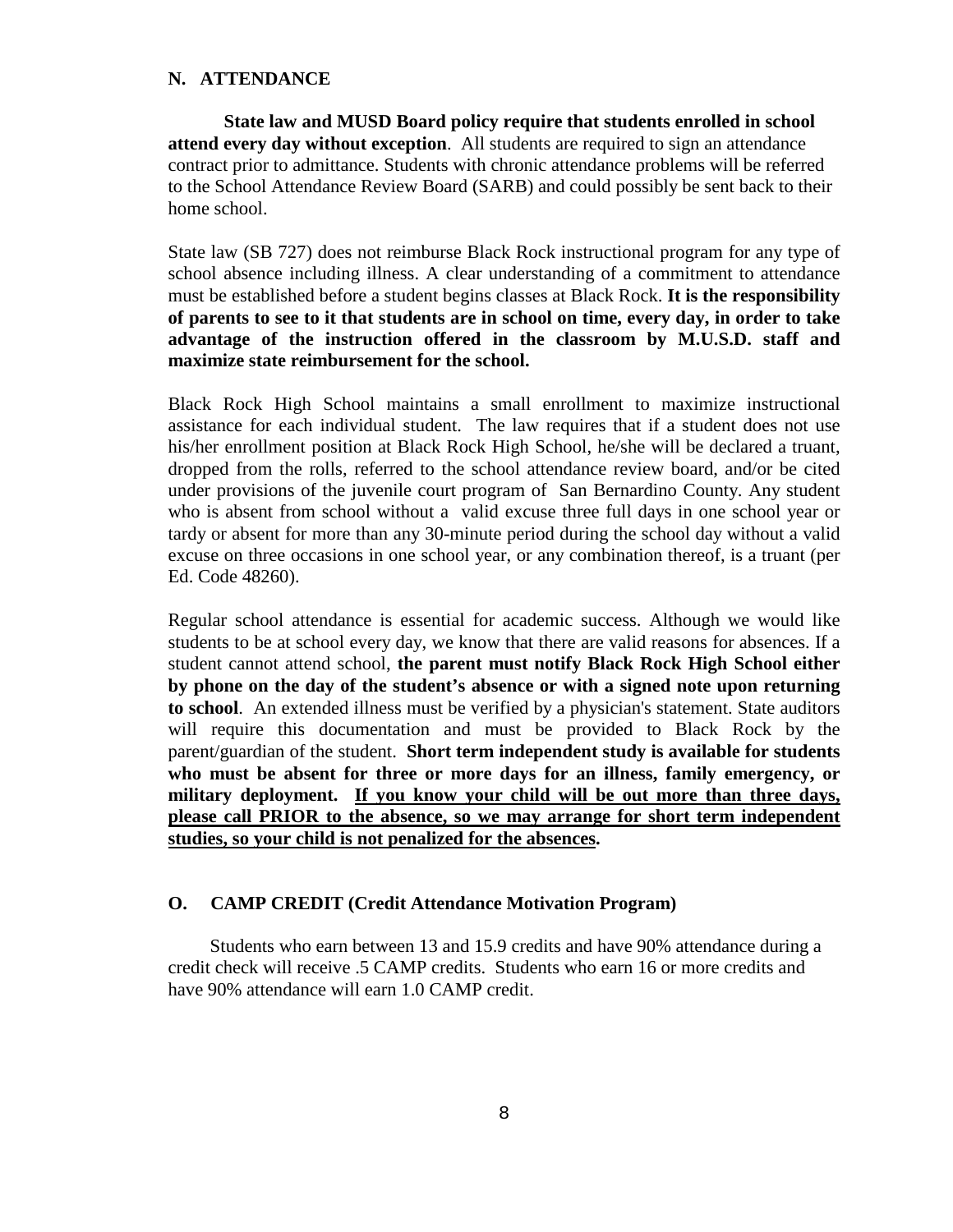## **P. SCHOOL HOURS**

Students attend classes from 7:45 a.m. – 12:38 p.m. Each student has six classes daily, including a reading/homeroom period, with a nutrition break after first period and lunch after fourth period. While bells ring to begin and end some classes, the teacher calls class to order and dismisses students. Students will remain in class until directed by staff to leave.

| $7:45 - 8:28$   |
|-----------------|
| $8:28 - 8:36$   |
| $8:38 - 9:22$   |
| $9:24 - 10:07$  |
| 10:09 - 10:52   |
| 10:52 - 11:08   |
| $11:10 - 11:53$ |
| 11:55 - 12:38   |
|                 |

**Teachers are available after school for individual help**. **Take advantage of this!!**

**The district may have minimum days throughout the year for the teachers to work on staff development. School will start at 9:45 a.m. on these days and will be dismissed at 1:01 p.m. We will notify you in advance if the district has them.**

## **Q. TRANSPORTATION**

Transportation will be provided by MUSD according to established schedules. Black Rock students will follow all bus rules and driver directions. The school bus is an extension of the classroom**. Students will be disciplined by suspension or denial of bus privileges for violation of bus rules**. Students riding the shuttle bus to and from Black Rock may wait for the bus in the loading zone of the comprehensive schools only. Students are not to go onto the campus while they are waiting for the bus. Going on the comprehensive school campus or smoking is not permitted and may result in Clean Sweep citations. NO EXCEPTIONS. (Please see appendix for a copy of the bus rules and regulations.)

To promote a safe environment on the buses for all students, MUSD/Student Transportation of America may use video cameras on a rotating basis on most of the regular buses. There is a possibility that your student may be filmed while being transported. Videotapes will be used strictly by MUSD personnel in order to maintain appropriate discipline and a safe environment on MUSD buses.

## **R. VISITORS** (except for parents/guardian)

Parents are welcome at Black Rock High School at any time. No appointment must be set in order to visit. The California Education Code and the California Penal Code prohibit visitors at Black Rock. Friends from other schools, relatives, or other guests are not to come to school during school hours. Trespassing on school property is a matter for the sheriff.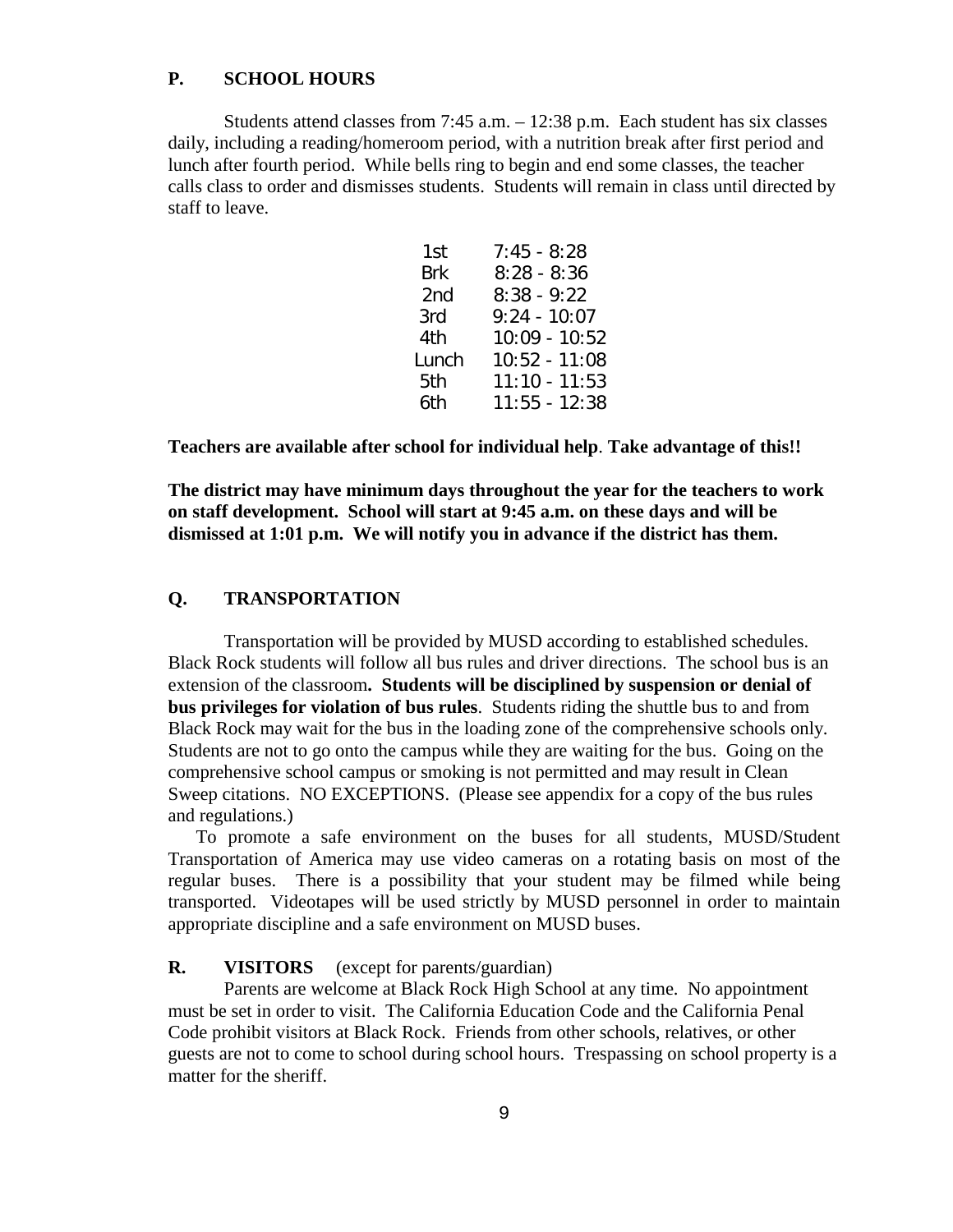#### **S. WORK PERMITS**

By California law, all persons under 18 years of age who are employed must have a work permit. Work permits protect both the employee and the employer. Don't be illegally employed. Regular attendance and appropriate credit earning are required. You may pick up an application for a work permit from the office. Upon the return of the application, you will be issued the permit if requirements are met.

 Students can earn **Work Experience credit** by completing certain job related requirements. This program and part time employment can assist in the development of habits needed to be successfully employed.

#### **T. RETURNING TO THE HIGH SCHOOL**

Students may return to the high school only at the semester breaks (August and January). In order to return, students must have caught up enough credits to be in line to graduate with their graduating class. That means in order to return for their senior year in August, students must not need more than 60 credits total with 10 of those credits being in English. In order to return in January of the senior year, students must not need more than 30 credits with 10 of those credits being in English. All credits in each subject area must be in increments of 5.0 as no partial credit is transferred.

## **U. BLACK ROCK HIGH SCHOOL EXPECTATIONS/POLICIES**

**The laws, rules, and policies outlined below are to be followed and adhered to by all Black Rock students without exception.** This management system was developed by Black Rock staff members, parents, and law enforcement in order to insure that each student receives an opportunity to pursue an education without disruption. The rules and policies are based on federal and state law, county/town ordinances, MUSD Board regulations, the Zero Tolerance Policy for school expulsions, and **San Bernardino County Operation Clean Sweep**. Violations of these behavior requirements could result in expulsion from school under the Zero Tolerance Policy derived from Education Code 48900. (Please see the appendix for MUSD's Zero Tolerance Policy, Yucca Valley's Loitering Ordinance, MUSD's school referral/school suspension forms, and Operation Clean Sweep.)

1. **ATTENDANCE** - Each student is expected to be in school for the entire school day every day. Students are expected to be on time. Leaving school without permission will result in suspension. Students with excessive absences or tardies will be referred to SARB, which may result in fines, penalties, or other consequences as well as possibly being sent back to their home school.

2. **TOBACCO** - Possession or use of tobacco is PROHIBITED by law at Black Rock High School. AB 4085 makes it illegal to possess any item containing nicotine or nicotine products on school grounds. Violation of this law will result in a citation and a possible suspension from school.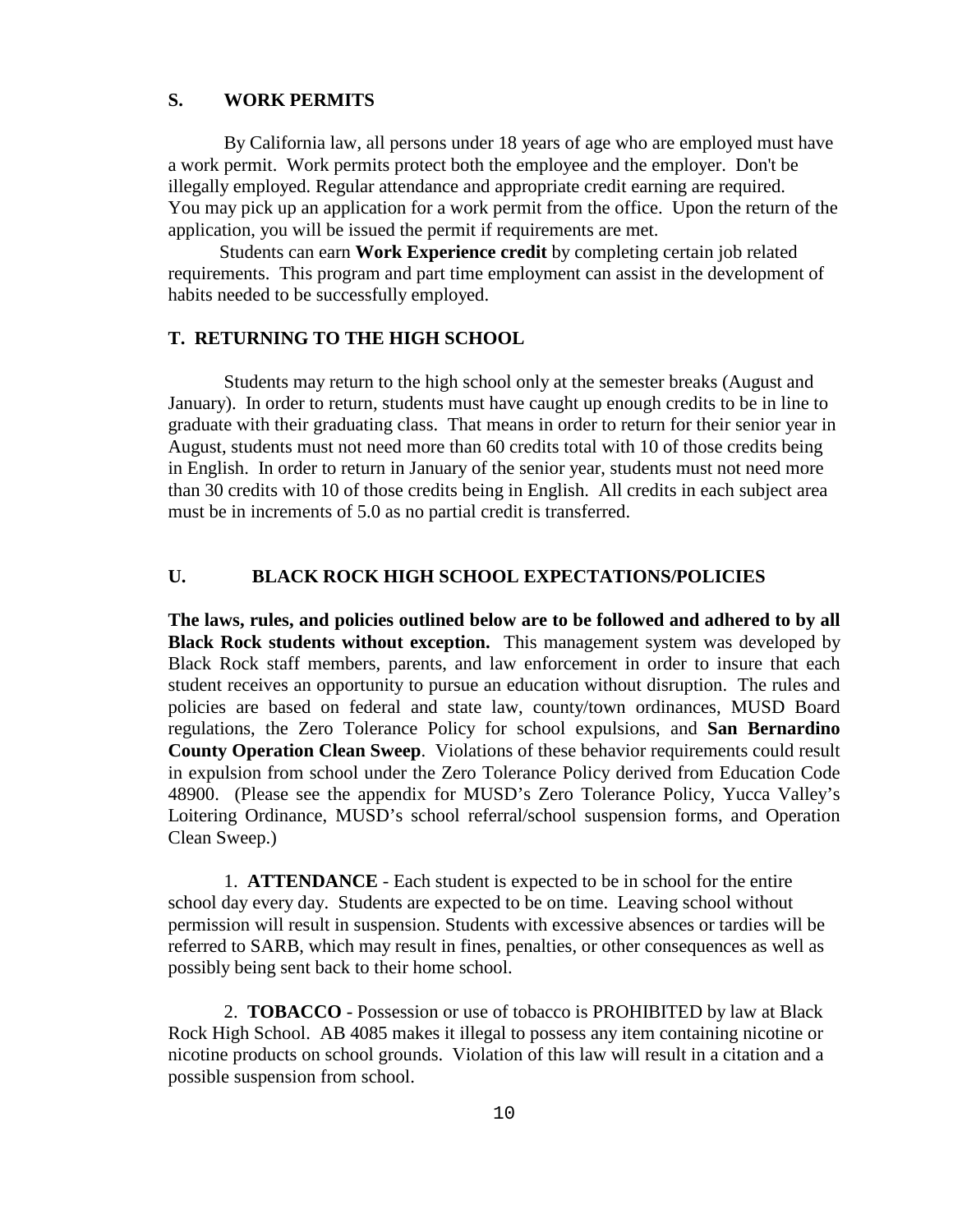#### 3. **DRUGS, ALCOHOL, OR ANY OTHER CONTROLLED SUBSTANCE**

are absolutely forbidden on school grounds. This ban includes paraphernalia, look-alikes, or substitutes. Possession, use, or being under the influence of controlled substances while under school authority will result in a suspension and a referral to the school board for expulsion. Offenders will also be reported to the sheriff for prosecution.

In addition to possession, "drug/alcohol/party"-centered conversations, clothing, accessories, etc. will not be allowed at Black Rock High School.

For proper handling of prescription drugs, please refer to the appendix that discusses this topic.

 4. **WEAPONS** – Students shall not possess weapons or dangerous objects of any kind while under school jurisdiction. Possessing, selling, or otherwise furnishing any object of this type will be grounds for expulsion.

5. **OTHER CAMPUSES** - Do not visit or loiter on or around any other campus in the school district. It is a violation of the Education Code and the Penal Code to trespass on another campus. Suspension or expulsion may result for violating this policy. Black Rock students are not to attend any social functions at Yucca Valley High School or Twentynine Palms High School without prior written permission from site administration. Students may, however, attend functions at YVHS or TPHS that are open to the public.

#### **SPECIAL NOTE:**

Black Rock High School students are not to be on any of Yucca Valley High School, La Contenta Jr. High School, Twentynine Palms High School, or Twentynine Junior High School grounds unless they are at the bus lane. The football fields, the bleachers, the parking lots, the swimming pool, the basketball/tennis courts, baseball fields, and classroom areas are all off limits. Loitering or "waiting around" other campuses is also off limits. All district administrators may and shall suspend Black Rock students for trespassing. The Sheriff's Department office will also be notified of any and all trespassing violations.

Public functions such as football games are open to the public. Black Rock students remain under the jurisdiction of MUSD and must follow all rules and regulations during such functions. Black Rock students may be suspended / expelled for violations on other campuses before, during, or after school.

6. **INAPPROPRIATE LANGUAGE –** Black Rock High School is an office/work environment, and as such proper language is expected. **Habitual** obscenity and profanity will not be tolerated and may result in suspension and, possibly, expulsion. Use of terms such as "gay", "fag", or ethnic slurs are deemed to be profane and are not to be used.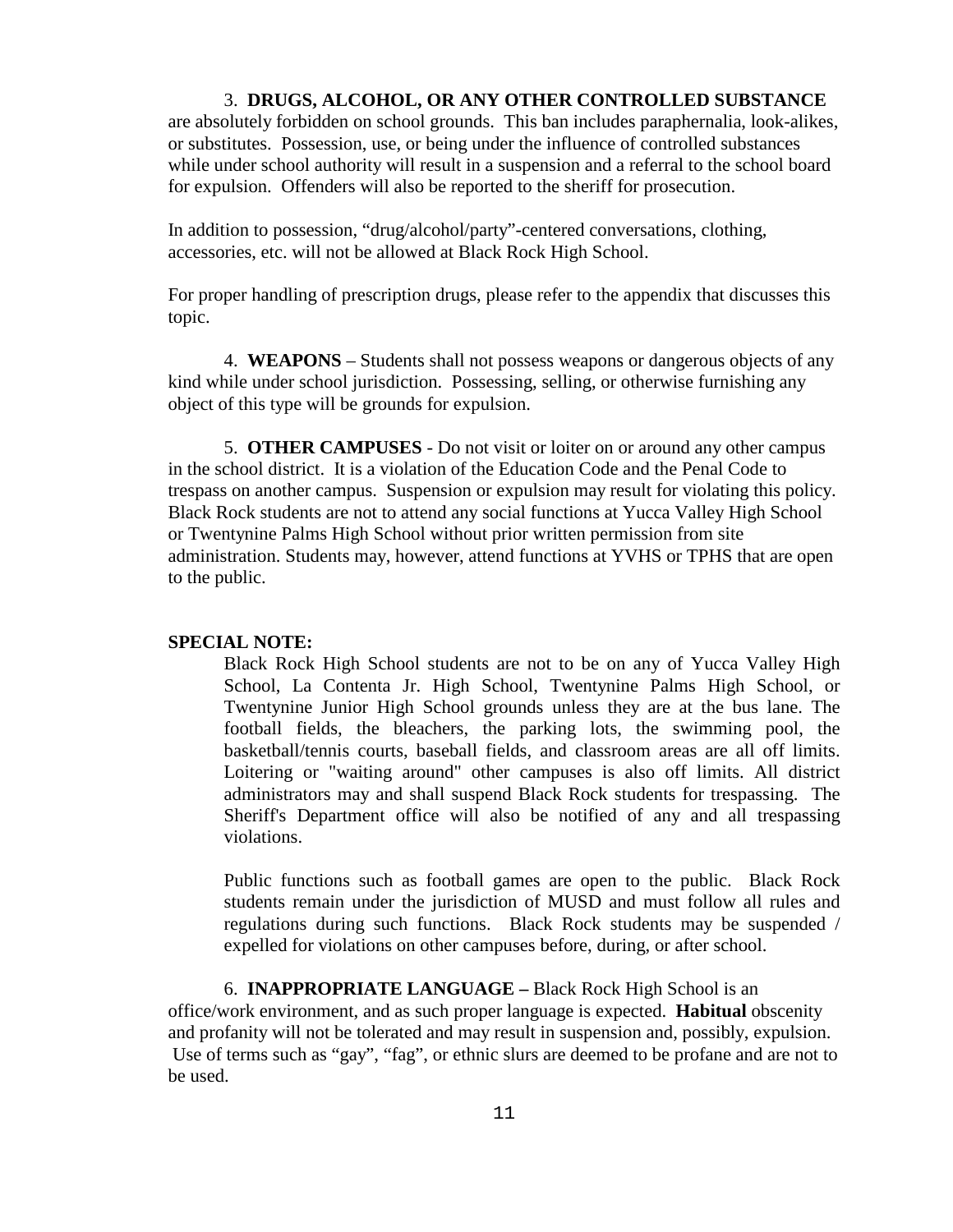7. **INSTRUCTIONAL MATERIALS** - Your books and materials are to be returned. Books and materials that are lost or damaged must be paid for before grades or transcript is forwarded. It is expensive to provide books and materials. They must be available for other students, so please take good care of them.

8. **ELECTRONIC DEVICES** - No cell phones, MP3 players, or other electronic devices will be allowed to become a distraction. Cell phones are NOT to be used during school hours, except at times designated by the staff. Confiscated items will be returned to the student on the first incident and to the parents on the second incident. If a student has his/her phone confiscated for a third time, it will go into the school safe and will be returned after three days time. Each teacher shall decide on the use of electronic devices in his/her classroom. (See Personal Music Policy in Appendix)

## 9. **SEARCHES** - It is the right of school staff to search anyone or anything on school grounds for reasonable cause. **IF YOU DON'T WANT IT FOUND, DON'T BRING IT TO SCHOOL.**

10. **LEAVING PREMISES** - Do not leave school without permission. If you are ill, the school secretary will contact a parent or guardian to allow you to go home. Eighteen year olds who are living at home will be required to have guardian permission to leave. Students may not leave campus in the morning after they have arrived without parent pick up/ permission. In order to ride the bus after school, students must remain on campus until the bus arrives. Any student who leaves campus after school will NOT be allowed to ride the bus upon returning.

#### 11. **VIOLENCE** –

**Fighting will result in suspension or expulsion**. Violence of any kind, threatened or otherwise, will not be tolerated. **NO EXCEPTIONS**! Hostile students are not welcome at Black Rock High School.

It is each individual student's responsibility to be **courteous, helpful, and polite** to all students, staff members, and visitors at Black Rock High School. **Statements, threats, writings, symbols, gestures, slurs, etc., which make others feel uncomfortable or intimidated in any respect with regard to ethnic background, beliefs, physical attributes, personal safety, personal worth, etc., are against the law and will not be tolerated.** Students who cause or threaten to cause, or participate in any act of hate or violence shall be subject to suspension/expulsion from school.

Any student or groups of students that intentionally **engage in terrorist threats, harassment, or intimidation,** directed against school officials, school property, a student, or a group of students shall be **subject to suspension/expulsion** from school.

12. **DOOR-TO-DOOR LAW** - Be aware that district policies apply from the time you leave home in the morning until you return to your home after school. This is true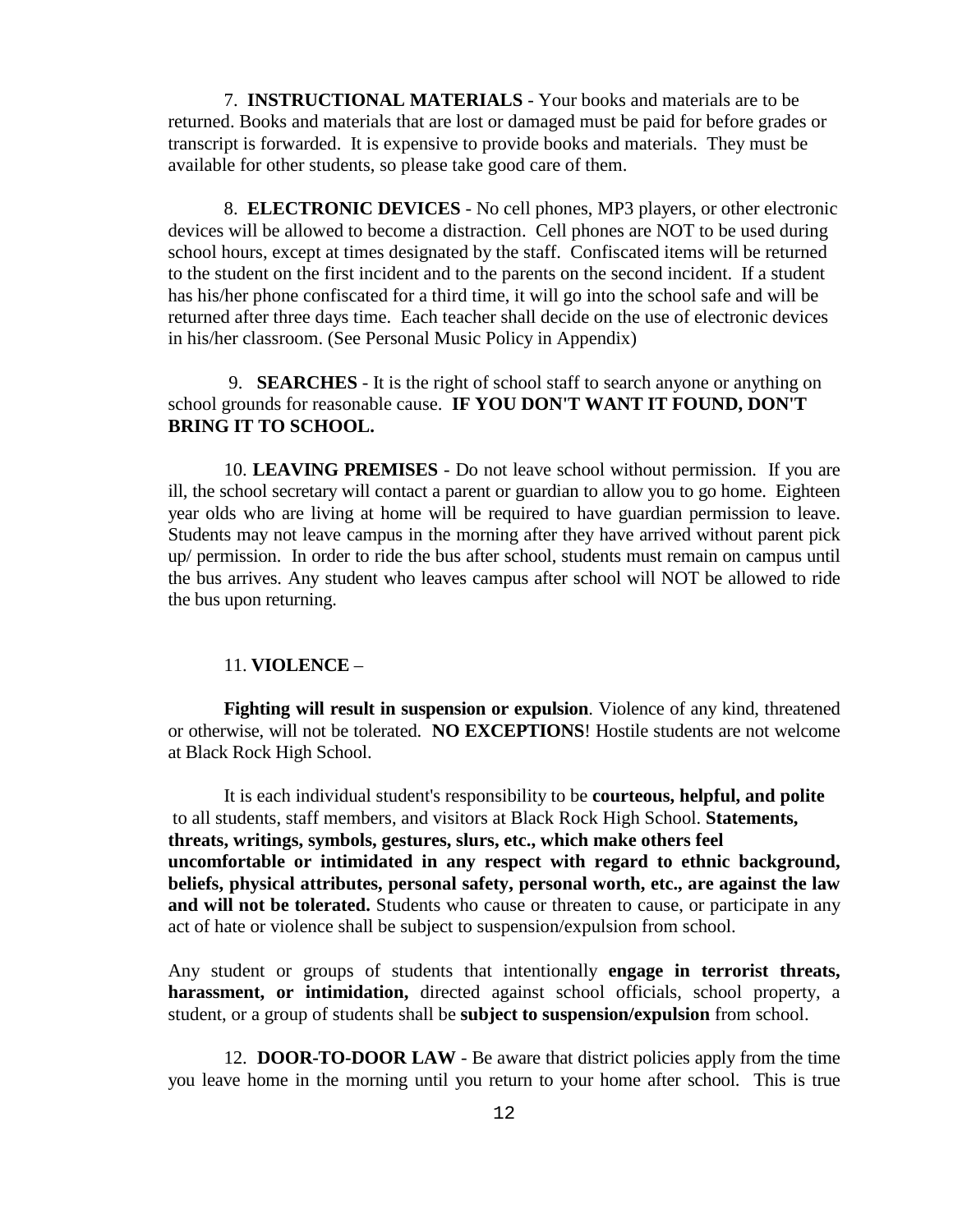whether you walk, drive, or ride a school bus.

13. **GANGS** - Behavior, dress, or language associated with gangs, fraternities, sororities, brotherhoods, or other organizations that disrupt, defy, distract, or in any way impede student progress toward graduation are against the law and will not be tolerated. Gang posturing, intimidation, hazing, etc. is strictly prohibited.

14. **SEXUAL HARASSMENT** - Morongo Unified School District **prohibits sexual harassment in any form,** including verbal, physical, and visual harassment. (See Appendix for district policy)

 15. **GENERAL CONDUCT** - Students shall conduct themselves as ladies and gentlemen in all matters of dress, language, and actions. **Students shall comply with all staff directives and requests**. It is the right and duty of staff members at Black Rock High School to manage all aspects of the program and classrooms at the school. **Under no circumstances does a student have the right to question or refuse to comply with a staff directive or request when the staff member is managing the program, a classroom, or the campus at Black Rock.** Parents have an obligation to assist all staff in all matters of student behavior and cooperation.

16. **PRODUCTIVITY** – Students are expected to use their time at school productively; therefore, students are not allowed to lay their heads down during class time. Students who do so will be asked to put their heads up and get to work once. If students continue to try and sleep in class after their warning, they will lose their chair for the remainder of the period. If students do not feel well, they are to get a pass from their teacher and report to the front office to lie down or call home. **Students are to work on the work from the assigned class during each period.** 

 17. **PERSONAL BUSINESS** - Do not conduct personal business, such as boyfriend/girlfriend situations, debt problems, or grudges at school.

 18. **DRESS CODE – Board of education Policy 5132(a) states, "Students' clothing must not present a health or safety hazard or a distraction which would interfere with the educational process."** The following are specific dress code requirements that must be observed:

## **Students shall not wear clothing with inappropriate pictures, writing, or symbols. This includes alcohol, drugs, sexually suggestive messages, violence, etc.**

**a**. No sunglasses are to be worn in the building.

**b**. Clothing, jewelry, backpacks, etc. shall be free of writing, pictures, or insignias, which are vulgar or profane.

**c**. Clothes shall be sufficient to conceal undergarments at all times. See-through, fishnets, low cut tops, and short shorts/skirts are prohibited.

**d. No sagging**, to the extent that underwear are visible.

**e.** No gang related apparel, as identified by the staff.

**f.** Hats may be worn, except in classrooms where teachers request that they be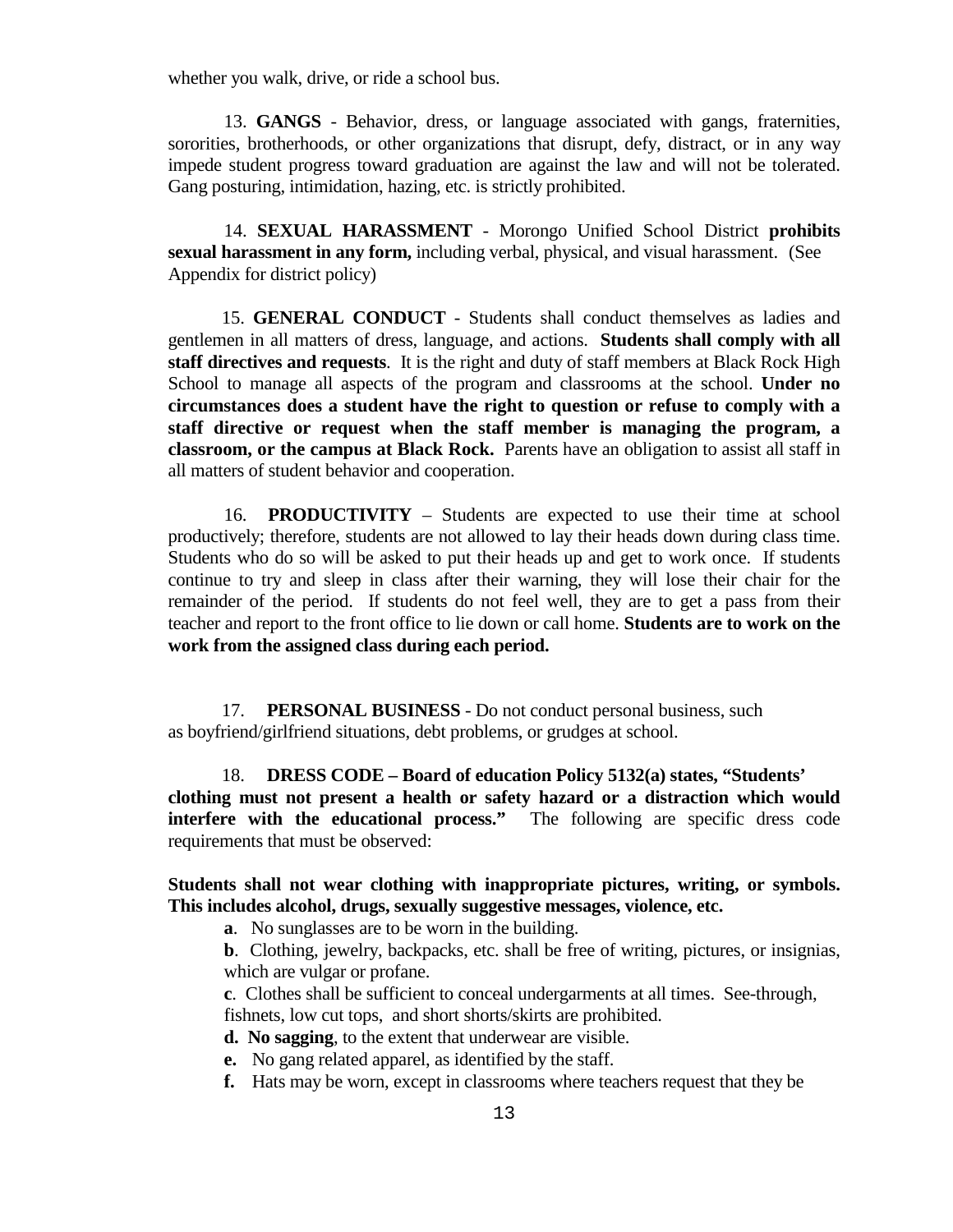removed. Hoods are to be removed while in the classroom to assist in ensuring student productivity.

- **g.** Chains or piercings are permitted unless they are deemed a safety issue by the staff.
- **h.** No bandanas of any color.
- **i.** Shoes must be worn at all times.

19. **FOOD AND DRINK** – are allowed in the classrooms, if okayed by the teacher. Lunch will be served on the patio. Students may eat at the outside picnic tables, in the hallway, or in the designated classrooms during lunch break.**. Drinks may be purchased during class time, unless this becomes an impediment to learning.**

 20. **ASSIGNED AREAS** – Students are to be in their assigned areas at all times. In order to be out of class, students must have either a bathroom pass or a written pass. A written pass must be obtained in order to enter another teachers' classroom.

Students are to remain on the West side and North side of the building. **Areas that are off limits: East side of the building (unless student is scheduled for a class in the portables), parking lot, the street in front of the school, and the ICE WEST Program. Students who encroach upon or in any way disrupt or disturb the ICE WEST program may be subject to suspension/ expulsion from school.**

21. **KEEP THE SCHOOL CLEAN –** Please throw trash in the proper receptacles. If you make a mess or see a mess, please show pride in the school and clean it up.

22. **BE RESPONSIBLE FOR YOUR OWN PROPERTY -** Don't expect others to look after your things. Theft is a common problem in schools, and **school personnel will not be responsible for lost or stolen items**.

23. **PERSONAL VEHICLES - Students who own and/or drive automobiles to school:** Once you are on campus, you will **lock your car and not return** to your car until you are dismissed to leave for home. **Sitting in your car before or after school or during nutrition is not allowed**.

Student parking is in the lot to the west of the staff parking lot. Students may use the north facing parking spaces except for the last three spaces that are reserved for the ICE Program at the west end of the lot. Cars are not allowed on any access roads or any other non-access areas. **Remember**: the entire 40 acres on which Black Rock, La Contenta Jr. High School, and ICE are located is a **SCHOOL ZONE – 25 MPH. Reckless drivers will be reported to the Sheriff/CHP.**

## 24. **INTERNET AND ON-LINE TECHNOLOGY**

 **Use of the Internet will be for approved purposes only.** Access will be closely monitored by staff. All students will be required to sign the Acceptable Use Agreement with parent/guardian authorization prior to use of any and all on-line technology.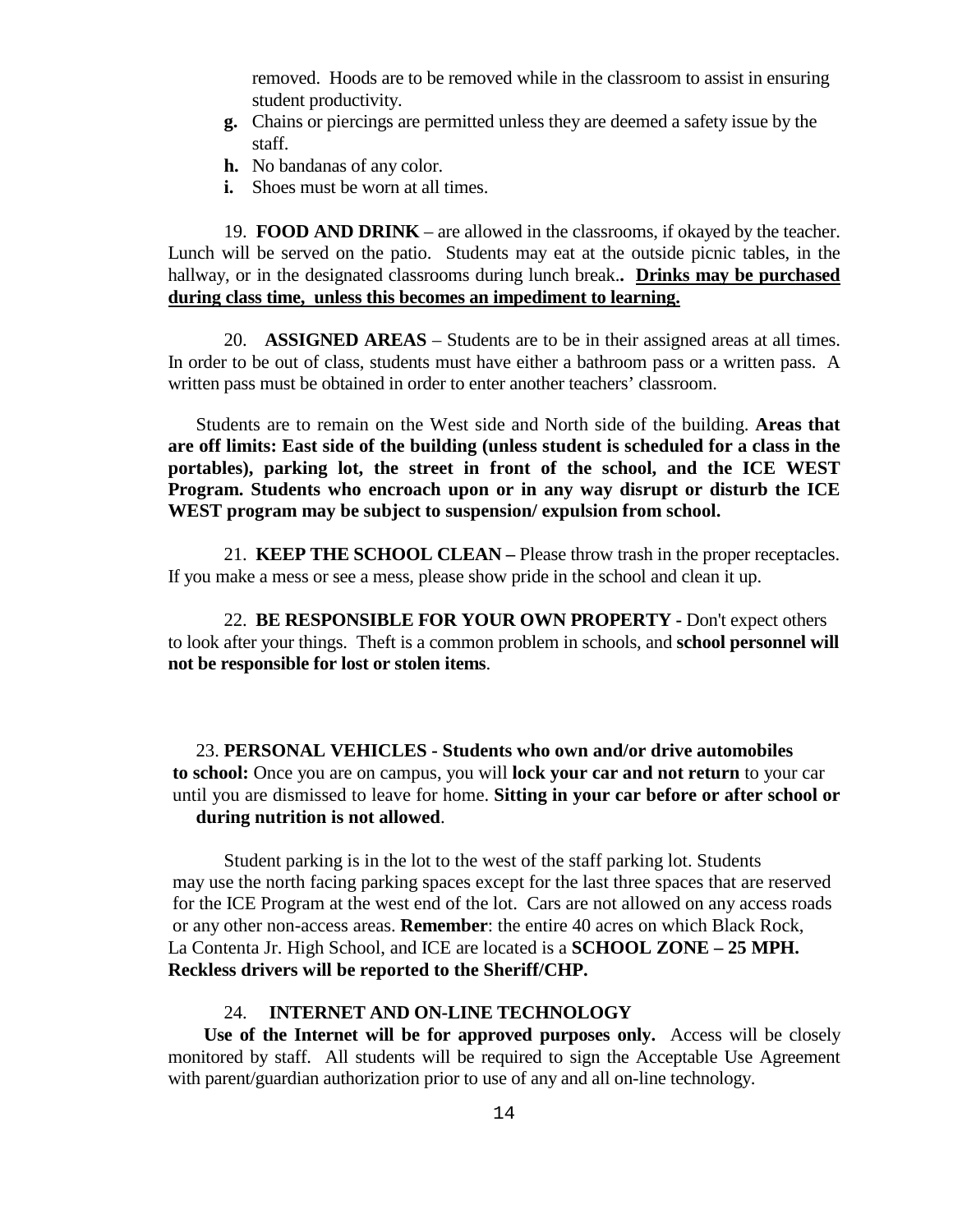## **APEX LEARNING**

There are a variety of classes available to students who desire to enroll in APEX online. These classes are divided into two categories: **Core** classes and **Elective** classes. **Core** classes include all classes required to graduate in the subjects of English, Science

and Social Studies. These **core** classes are listed below:

**English**: English 11 and English 12

**Science:** Life Science and Earth Science

**Social Studies:** World History, U.S. History, Government, and Economics

## **Criteria for taking Core classes on APEX**

1. A core class may be taken through APEX with the appropriate teacher signature.

2. **BEFORE** being approved to sign up for any of the APEX core classes, a student must

have earned at least <sup>1</sup>/<sub>2</sub> of the required class credit through regular assigned class work.<sup>\*</sup>

## 3. **English APEX**

a. All class assigned essays must be completed by end of a credit check for APEX English credit to be given.

b. No more than **Five (5)** credits of **CORE English** can be earned **per school year** using APEX.

**Elective** classes includes all those that can be used to meet the **Sixty-five (65)** elective credit graduation requirement. There are many electives available on APEX Anthropology, Sociology, Personal Finance, Lifetime Fitness, Career Essentials, Art Appreciation and World Geography are some of those classes.

## **Criteria for taking Elective classes**

1. Mrs. Weitz signature is required for all elective classes.

2. No more than **TEN (10) ELECTIVE** credits of APEX may be earned per credit check.

Finally, Students caught cheating by a staff member (including substitute teachers) while using the computer for APEX classes (including but not limited to **Ask.com** or **ANY** 

**OTHER WEBSITE THAT GIVES ANSWERS DIRECTLY**) will *forfeit* the right to be on APEX for the **rest of that credit check PLUS the next credit check.** They will also *forfeit* any work done the *previous 48 hours*.

\*Doesn't apply to specific scheduled APEX core classes

## 25. **INCIDENT REPORT AND DISCIPLINE REFFERRAL GUIDELINES**

A written **incident report** (less serious offense) may result in one or more of the following consequences:

- Administrative counseling and warning
- Parent/guardian contact (mail, phone, and/or conference)
- Behavior and/or attendance contract
- Discipline referral

A written **Discipline Referral** (more serious offense) may result in one or more of the following consequences:

- Administrative counseling or warning
- Parent/guardian contact (mail, phone, and/or conference)
- Behavior and/or attendance contract
- Change of placement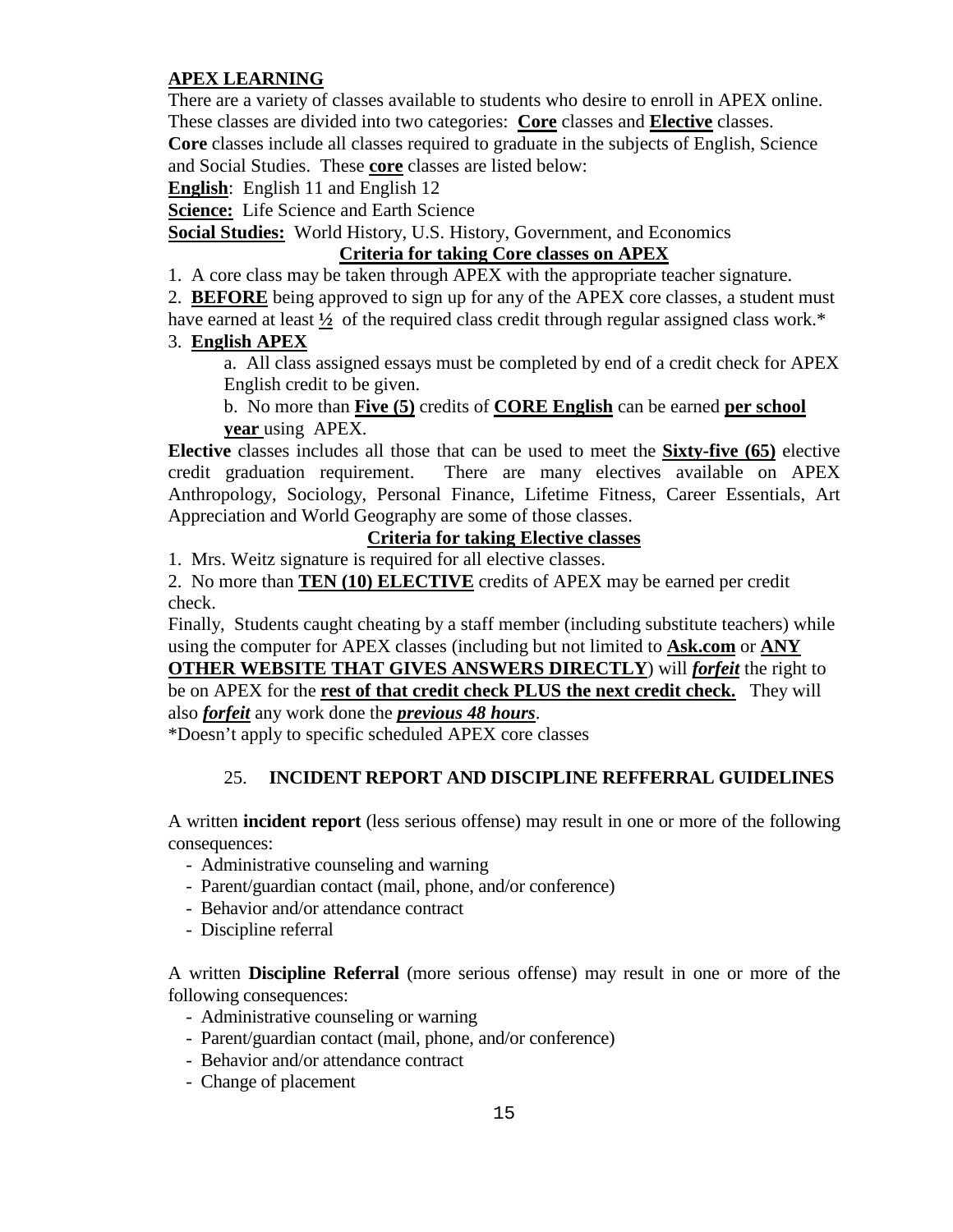- Suspension (see appendix)
- Expulsion (see appendix)

**\*We participate in the Operation Clean Sweep Ticket program. Students who commit infractions of the law while on school campus may receive citations to appear at court for possible fines.**

## 26. **FOUR OF THE ADMINISTRATION'S ABSOLUTE "NO-NO'S"**

- a. Drugs, alcohol, and weapons
- b. Bus referrals
- c. Fighting
- d. Disrespect